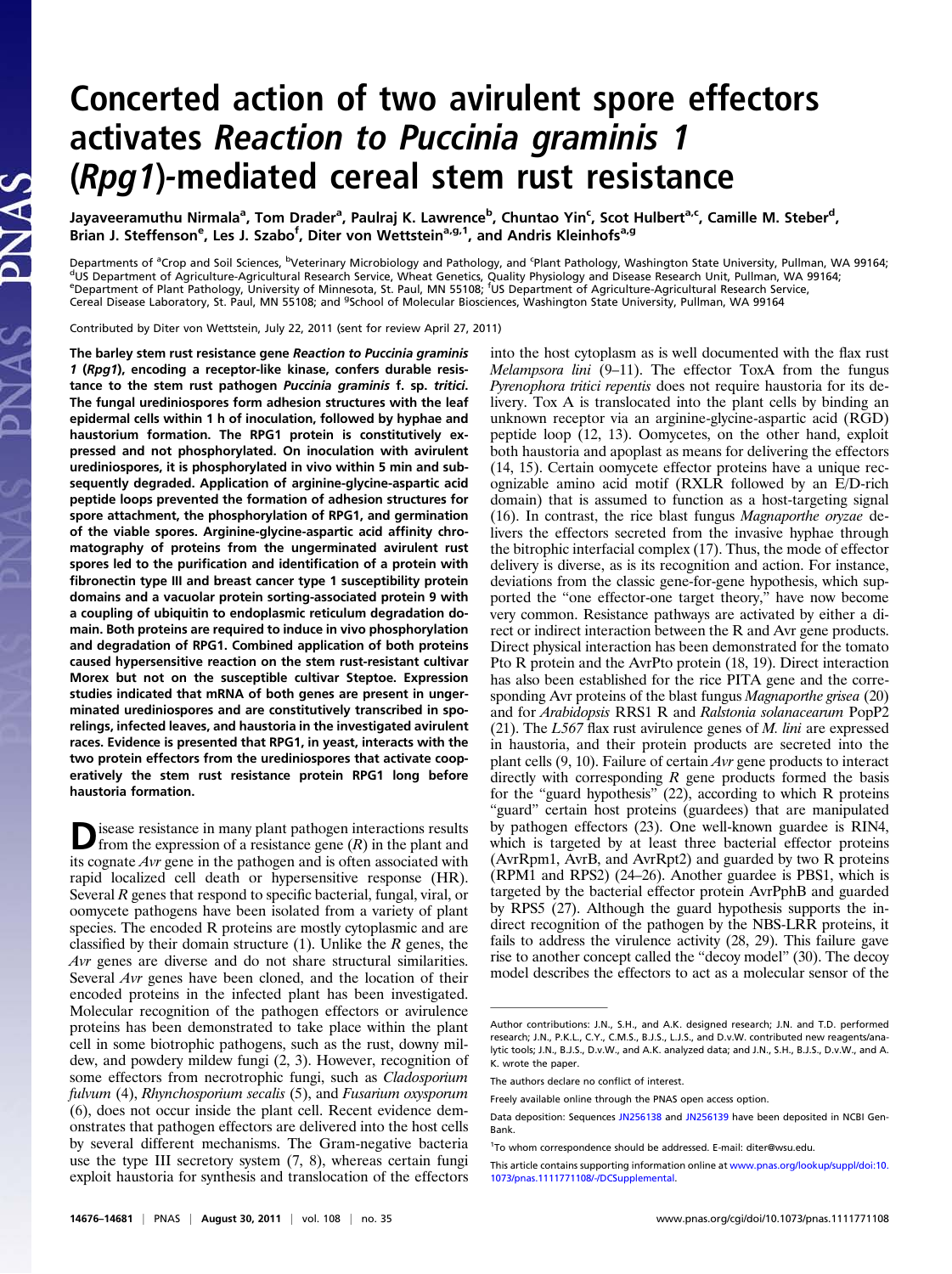virulence activity of pathogens. Support for the decoy model comes from the Pto gene, which was originally thought to be a Pseudomonas syringae virulence target, with its partner, Prf, acting as a guard monitoring the activity of AvrPto and AvrPtoB (22). However, the virulence targets of AvrPto and AvrPtoB now appear to be the kinase domains of the receptor-like kinases CERK1, BAK1, EFR1, and FLS2 (31–34). These observations suggest that Pto is being used as bait by Prf to interact with effector proteins that normally target other kinases. In summary, different effectors may target a single  $R$  gene or a single effector may target several  $R$  genes. These  $R$  and Avr gene products may interact either directly or indirectly with each other, but no two Avr genes or effectors have so far been shown to interact with each other.

The emergence of the deadly wheat stem rust race TTKSK (aka Ug99) has renewed interest in understanding how plants perceive these pathogens and activate resistance pathways. The barley stem rust  $R$  gene, Reaction to Puccinia graminis  $1$  (Rpg1), confers durable resistance against Puccinia graminis f. sp. tritici (Pgt) (35). Rpg1 was cloned (36), and transgenic plants of the susceptible barley cultivar (cv.) Golden Promise expressing Rpg1 were completely resistant against stem rust (37). Rpg1 encodes a receptorlike kinase with dual kinase domains (36). The protein kinase 2 (pK2) domain is catalytically active, whereas the pK1 is a pseudokinase, but both domains are required for stem rust resistance (38). Rpg1 is constitutively expressed (39) and is mostly cytoplasmic, with a small fraction associated with the plasma membrane (38). On inoculation with stem rust urediniospores, RPG1 is phosphorylated in vivo within 5 min (40) and is subsequently degraded (41). Both actions are required for resistance.

Function and adhesion of bean rust (Uromyces appendiculatus) urediniospores can be blocked by a synthetic RGD peptide loop, which masks the extracellular domain of an integrin-like receptor and prevents the formation of appressoria, which is required for successful infection (42). Schindler et al. (43) used RGD affinity chromatography to purify a 70- to 72-kDa polyprotein that crossreacted with antivitronectin antisera from soybean cells. This led us to use RGD affinity chromatography to purify proteins that bind to RGD peptide loops from the ungerminated avirulent stem rust urediniospores of barley. It led to the isolation and identification of two discrete proteins, a hypothetical protein [P. graminis f. sp. tritici genome (PGTG 10537.2)] with fibronectin type III and breast cancer type 1 susceptibility protein (BRCA1) C-terminal domains and a vacuolar protein sortingassociated protein 9 (VPS9) with a coupling of ubiquitin to endoplasmic reticulum degradation (CUE) domain (PGTG\_16791). We suggest that the fibronectin domain of the hypothetical protein binds to the RGD column and the VPS9 protein coelutes with the RGD-binding protein, because VPS9 does not bind RGD and they probably exist as a complex in vivo.

# Results

Adhesion Structures of Pgt Urediniospores to Barley Leaf Epidermal Cells Appear Within a Single Hour of Inoculation, and Their Formation Is Prevented by Synthetic RGD Peptide Loops. We incubated 100 mg of MCCF urediniospores with 750 μL (10 μg/μL) of RGD peptides for 15 min and dried them for 2 h. After rehydration for 4 h, they were inoculated onto the leaves. The spores treated with the RGD peptides failed to induce phosphorylation of RPG1 despite being viable based on their ability to grow on 2% (wt/vol) water agar. They also did not cause disease or sporulation on the susceptible cv. Steptoe. Analyses by scanning EM yielded the following results. Although we could not find any morphological differences in the first 5 min, within which time RPG1 is phosphorylated, the RGD-treated spores did not germinate or grow on the leaf surfaces (Fig. 1, [Fig. S1,](http://www.pnas.org/lookup/suppl/doi:10.1073/pnas.1111771108/-/DCSupplemental/pnas.201111771SI.pdf?targetid=nameddest=SF1) and [Table S1\)](http://www.pnas.org/lookup/suppl/doi:10.1073/pnas.1111771108/-/DCSupplemental/pnas.201111771SI.pdf?targetid=nameddest=ST1). On the other hand, the untreated spores germinated and formed adhesion pads and germtubes within 1 h after inoculation when studied on an



Fig. 1. Inhibition of adhesion pad formation and germination by treatment of Pgt race MCCF urediniospores with RGD peptide loops. Untreated or RGD peptide-treated spores were inoculated on the leaf surface of 10-d-old susceptible cv. Steptoe seedlings. Leaf samples were observed at 5 min to 16 h after inoculation by scanning EM. Untreated spores formed adhesion connections between the epidermal cell and the spore within 1 h after inoculation, followed by germination. The RGD-treated spores failed to form adhesion pads and germinate. hai, hours after inoculation; mai, minutes after inoculation.

angle to the epidermis (Fig. 1). The observed adhesion pads may provide a means for transfer of avirulence proteins from the urediniospores to the host.

Isolation and Characterization of RGD-Binding and VPS9-Like Proteins. Urediniospores treated with the synthetic RGD peptide failed to induce RPG1 phosphorylation ([Fig. S2](http://www.pnas.org/lookup/suppl/doi:10.1073/pnas.1111771108/-/DCSupplemental/pnas.201111771SI.pdf?targetid=nameddest=SF2)). Such spores were able to germinate on 2% (wt/vol) water agar, indicating that they are viable, but did not cause disease on susceptible cultivars. This prompted us to isolate and purify proteins that bind to the RGD tripeptide using RGD-coupled Sepharose. The unbound Sepharose by itself did not bind or purify any protein from the rust spore extract, but RGD affinity chromatography of the spore extract yielded a product that caused RPG1 phosphorylation, degradation, and HR when applied to barley leaves (Fig.  $S3A$ [and](http://www.pnas.org/lookup/suppl/doi:10.1073/pnas.1111771108/-/DCSupplemental/pnas.201111771SI.pdf?targetid=nameddest=SF3) B). Gel fractionation of this product yielded four distinct bands (Fig. 2A). MS and comparison with the Puccinia database (Genebank NCBI Genome Project Identification #18535 Puccinia graminis f. sp. tritici CRL 75-36-700-3) identified band 1 protein (Fig. 2A and [Fig. S4](http://www.pnas.org/lookup/suppl/doi:10.1073/pnas.1111771108/-/DCSupplemental/pnas.201111771SI.pdf?targetid=nameddest=SF4)A) as a hypothetical protein (PGTG\_10537.2) with fibronectin type III and BRCA1 C-terminal domains (Fig. 2B), henceforth referred to as the RGDbinding protein. The RGD-binding gene, with four exons and three introns, codes for a predicted protein of 818 aa. Band 2 protein is a VPS9 with a CUE domain (PGTG\_16791) (Fig. 2 A and  $C$  and Fig.  $S4B$ ). The *VPS9* gene, with six exons and five introns, codes for a predicted protein of 744 aa. The VPS9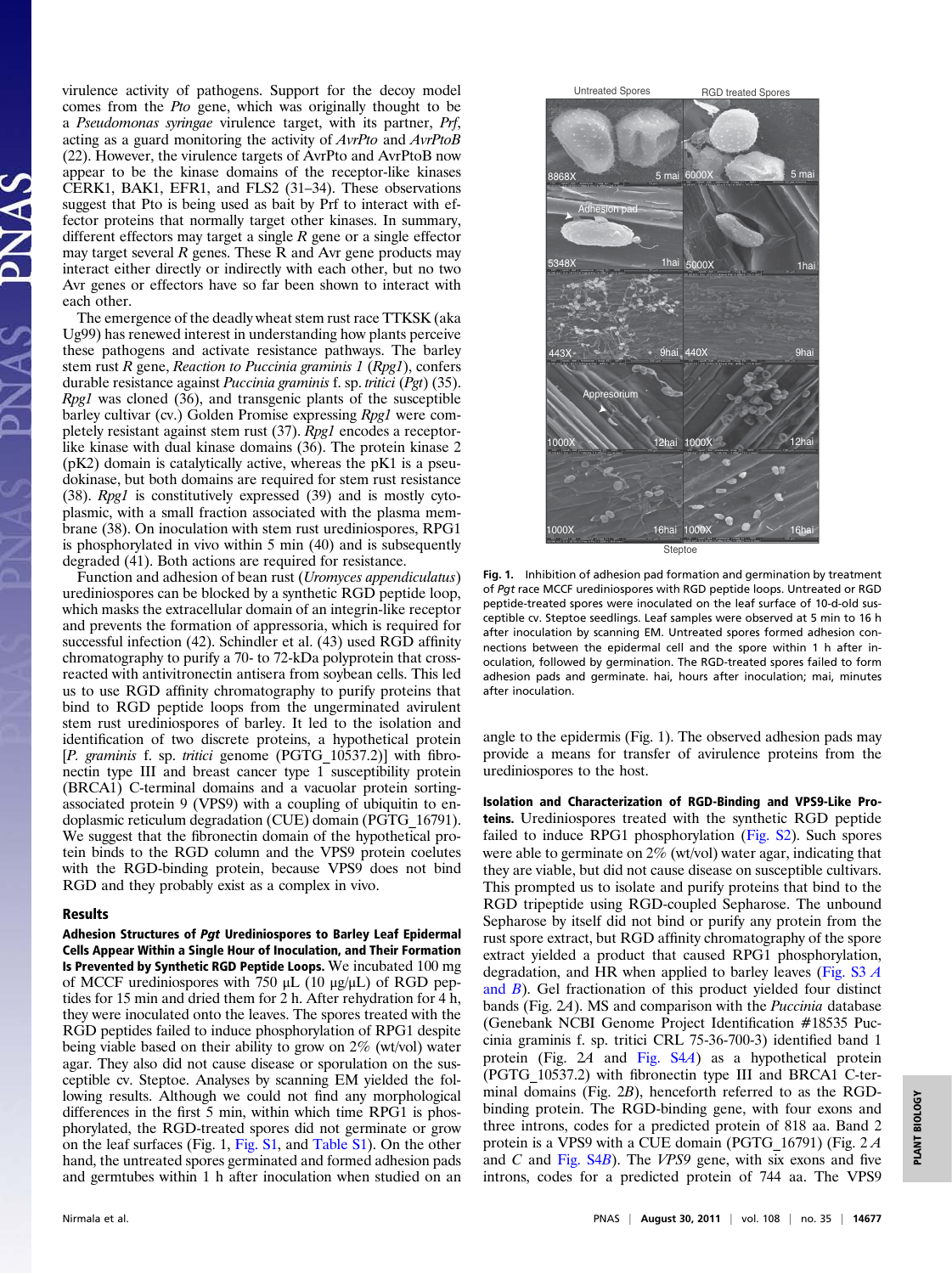

Fig. 2. Isolation and characterization of RGD-binding and VPS9 proteins. (A1) Control sample from unmodified Sepharose column. (A2) Proteins isolated by Sepharose RGD affinity chromatography, separated by SDS/PAGE on a 10–20% gradient gel, and visualized by silver staining. Band 1 shows the amino acid sequence and mass of protein with a BRCA1 C-terminal domain and a fibronectin type III domain (red letters). Band 2 shows VPS9 with a CUE domain. Bands 3 and 4 show truncated versions of protein in band 1. (B) Gene structure of PGTG\_10537.2 encoding RGD-binding protein with 818 amino acids in four exons. (C) Gene structure of PGTG\_16791 encoding VPS9 with 744 amino acids.

protein coeluted with the RGD-binding protein. Bands 3 and 4 are truncated fragments of the RGD-binding protein.

RGD-Binding and VPS9 Proteins Together Induce in Vivo Phosphorylation and Degradation of RPG1. The two genes were cloned, and the proteins were purified from Pichia pastoris transformants. Application of the RGD-binding protein onto leaves of barley cv. Morex containing a functional Rpg1 gene induced RPG1 protein phosphorylation (Fig. 3A). However, the phosphorylated RPG1 protein persisted for at least 48 h. Application of the VPS9 protein did not induce RPG1 phosphorylation (Fig. 3B) or degradation (Fig. 3C). Application of both proteins together in equal quantities induced RPG1 phosphorylation and degradation after 22 h, as observed after inoculation with avirulent urediniospores (Fig. 3D).

RGD-Binding and VPS9 Proteins Together Induce HR in Barley Harboring a Functional Rpg1 Gene. We tested the ability of the RGD-binding and VPS9 proteins individually or in combination to elicit HR in plants. HR was observed only when both proteins were applied together and only on resistant (with Rpg1) cv. Morex and not on susceptible (without Rpg1) cv. Steptoe (Fig. 4A). To rule out the possibility that HR may be nonspecific because of infiltration of increased protein concentration in the combined protein sample, we tested the ability of BSA to cause HR by itself or in a 1:1 ratio with either the RGD-binding protein or the VPS9 protein. HR is a specific reaction attributable to the infiltration of the VPS9 and the RGD-binding proteins only and did not manifest in the presence of BSA [\(Fig. S5](http://www.pnas.org/lookup/suppl/doi:10.1073/pnas.1111771108/-/DCSupplemental/pnas.201111771SI.pdf?targetid=nameddest=SF5)A). BSA by itself did not cause HR. Further, the infiltration of a 1:1:1 ratio of BSA/RGD-binding protein/VPS9 protein retained its ability to cause HR only in the resistant cv. Morex, indicating that BSA did not have an inhibitory effect on HR [\(Fig. S5](http://www.pnas.org/lookup/suppl/doi:10.1073/pnas.1111771108/-/DCSupplemental/pnas.201111771SI.pdf?targetid=nameddest=SF5)A). Because Morex and Steptoe differed for



Fig. 3. RGD-binding and VPS9 proteins together induce in vivo phosphorylation and degradation of RPG1. (A) Infiltration of leaf with purified RGDbinding protein induced phosphorylation of RPG1 but failed to degrade RPG1 after 22 h. Infiltration with purified VPS9 failed to induce phosphorylation of RPG1 (B) and RPG1 degradation up to 48 h (C). (D) Infiltration of both proteins together induced RPG1 phosphorylation within 0.25 h and degradation before 24 h. RPG1 was immunoprecipitated with specific antibodies, and phosphorylation was detected with either phosphoserine or phosphothreonine antibody. The RPG1 row is a loading control. hai, hours after inoculation with stem rust urediniospores; P, in vitro phosphorylated RPG1 protein l; PS, phosphoserine; PT, phosphothreonine; U, uninoculated control.

this clear and easily scored HR, we mapped the gene controlling the phenotype on a Steptoe  $\times$  Morex mapping population (44). The HR cosegregated with the *Rpg1* gene in 33 selected lines. An additional segregant from a different population, ASM170, was tested because it has a crossover event within the Rpg1 gene rendering it nonfunctional (36). This line failed to show HR (Fig. 4B).



Fig. 4. RGD-binding and VPS9 proteins together induce HR in barley harboring a functional Rpg1 gene. (A) Infiltration of both purified proteins together elicited HR in the resistant cv. Morex (with Rpg1) but not in the susceptible cv. Steptoe (without Rpg1). HR was not elicited when the two proteins were infiltrated individually. (B) Combined infiltration of the two proteins failed to elicit HR in the susceptible line ASM170 with a recombined defective Rpg1. (C) Combined infiltration of RGD-binding and VPS9 proteins elicited HR in the resistant transgenic line GP/Rpg1 T1 but not in its host cv. Golden Promise, lacking Rpg1. HR also failed to manifest in the susceptible Rpg1 mutant transgenes GP/Rpg1-pK1 (KK152/153NQ) and GP/Rpg1-pK2 (KK461/462NQ). HR was photographed on the third day after protein infiltration.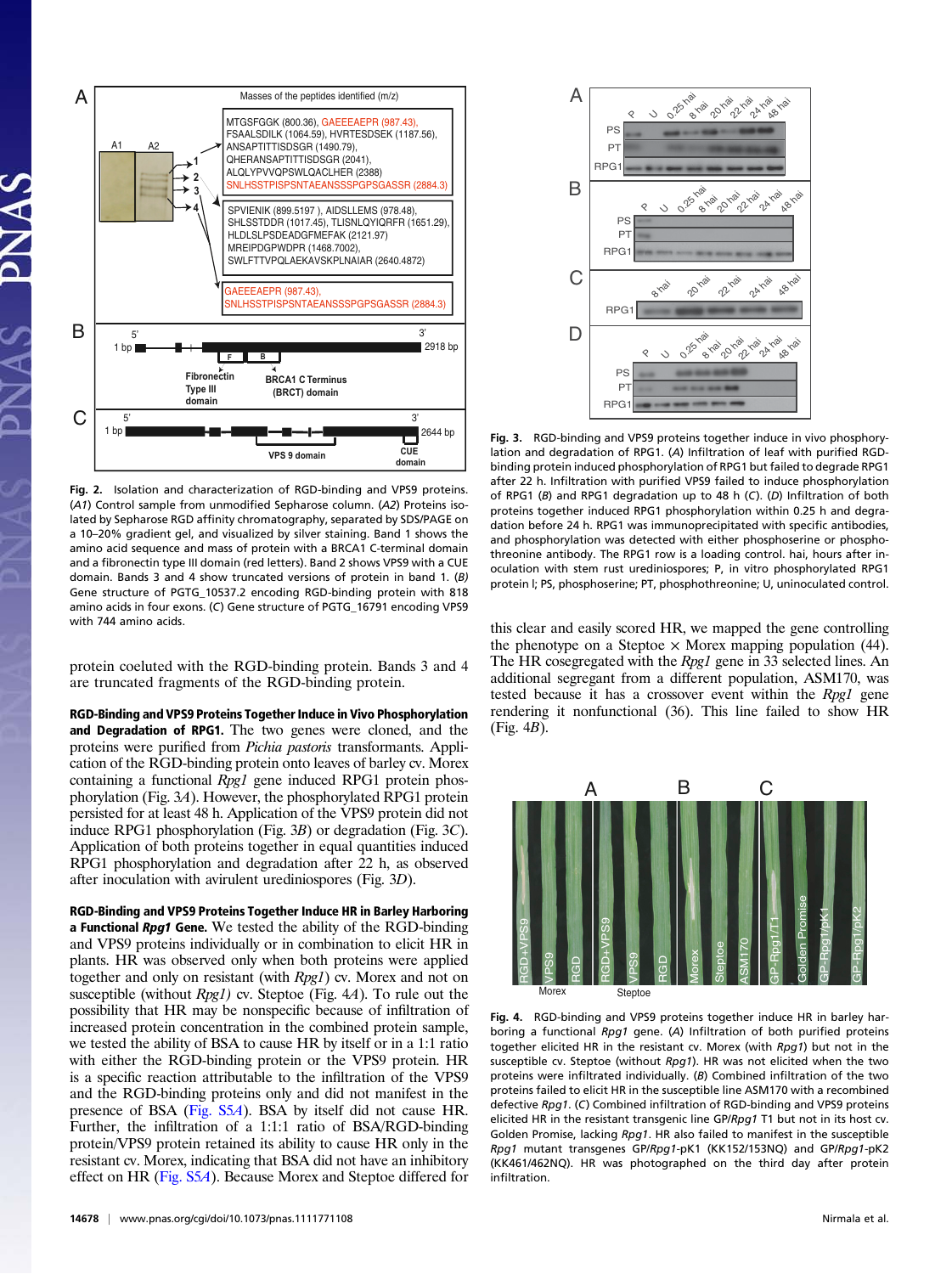Tests were conducted with three transgenic lines carrying either the Rpg1 gene  $(37)$  or defective Rpg1 genes with mutations in the pK1 (KK152/153NQ) or pK2 (KK461/462NQ) domain (38). The stem rust-susceptible parent cv. Golden Promise (without  $Rpg1$ ) and the transformants with defective  $Rpg1$  genes failed to show HR, whereas the functional transgenic GP-Rpg1/ T1 in the Golden Promise genetic background (37) showed HR (Fig.4 C). These data implicate  $Rpg1$  as the prime candidate responsible for HR.

RGD-Binding and VPS9 Proteins Interact with RPG1 and with Each Other in Yeast. Yeast two-hybrid assays confirmed that the RGDbinding and VPS9 proteins interact with each other and with RPG1 (Figs. 5 and 6). In addition, the RPG1-pK1 (KK152/ 153NQ) and RPG1-pK2 (KK461/462NQ) mutants failed to interact with the RGD-binding or VPS9 protein (Fig. 6). The RPG1-pK1 mutant has a mutation in the inactive pK1 domain, in which asparagine and glutamine are substituted for lysines 152 and 153. The RPG1-pK2 mutant has a mutation in the catalytically active pK2 domain, in which asparagine and glutamine are substituted for lysines 461 and 462. These two mutants result in a susceptible phenotype (38) and fail to cause HR. The pK2 domain plays an active role in phosphorylation, and hence in resistance, whereas the role played by the pK1 domain is unclear. With these two mutants, we investigated the role of the pK1 domain in protein-protein interactions with the fungal effectors and its effect on phosphorylation and HR. Protein interactions in the interacting yeast clones were verified by Western blot analysis. RPG1 was detected by RPG1-specific antibody, whereas the RGD-binding protein and VPS9 protein were confirmed using a commercially available Son of Sevenless (SOS) antibody. All three proteins are expressed, as evidenced by Western blot analysis (Fig.  $6 B$  and C and [Fig. S5](http://www.pnas.org/lookup/suppl/doi:10.1073/pnas.1111771108/-/DCSupplemental/pnas.201111771SI.pdf?targetid=nameddest=SF5)B).

To validate the interactions further, we tested the ability of RPG1, RPG1-pK1, RPG1-pK2, RGD-binding protein, and VPS9 protein to interact with a known noninteractor of RPG1, the Arabidopsis Sleepy 1 gene product (AtSLY1) (45). RPG1, RPG1 pK1, and RPG1-pK2 failed to interact with AtSLY1 [\(Fig. S6](http://www.pnas.org/lookup/suppl/doi:10.1073/pnas.1111771108/-/DCSupplemental/pnas.201111771SI.pdf?targetid=nameddest=SF6) A [and](http://www.pnas.org/lookup/suppl/doi:10.1073/pnas.1111771108/-/DCSupplemental/pnas.201111771SI.pdf?targetid=nameddest=SF6)  $B$ ). All six proteins were expressed, as evidenced by Western blot analysis (Figs.  $S6B$  [and](http://www.pnas.org/lookup/suppl/doi:10.1073/pnas.1111771108/-/DCSupplemental/pnas.201111771SI.pdf?targetid=nameddest=SF7)  $S7B$  and C). An advantage of using AtSLY1 is that it is an F-box protein known to recruit protein complexes and to mediate protein-protein interactions (45). Therefore, failure of RPG1 and its mutant derivatives, RGD-



Fig. 5. RGD-binding and VPS9 proteins interact with each other in yeast. The VPS9 gene cloned in the pSOS vector was cotransformed with the RGDbinding gene cloned in the pMyr vector into the cdc25Ha yeast strain. The cotransformants were plated on Synthetic Drop out/Glucose-Uracil/Leucine medium and allowed to grow at 25 °C. Colonies growing at 25 °C were tested for protein interaction on Synthetic Drop out/Glucose-Uracil/Leucine and Synthetic Drop out/Galactose-Uracil/Leucine medium at 37 °C. The clones growing on Synthetic Drop out/Galactose-Uracil/Leucine at 37 °C and not growing on Synthetic Drop out/Glucose-Uracil/Leucine at 37 °C were scored as positive, exhibiting protein-protein interaction. Synthetic Drop out/Glucose-Uracil/Leucine is a medium that allows the growth of all clones at 25 °C and demonstrates that live yeast cells are present. SOS-MAFB + Myr-MAFB served as a positive control, and SOS-MAFB + Myr Lamin C served as a negative control. MAFB, V-maf masculoaboneurotic fibrosarcoma oncogene homolog B; SD/GAL-UL, Synthetic Drop out/Galactose-Uracil/Leucine; SD/Glu-UL, Synthetic Drop out/Glucose-Uracil/Leucine.



Fig. 6. RGD-binding and the VPS9 proteins interact with RPG1. (A) RGDbinding and VPS9 proteins interact with RPG1, whereas the RPG1-pK1 and RPG1-pK2 mutant proteins fail to interact with either the RGD-binding or VPS9 protein. The VPS9 and RGD-binding genes were cloned in pSOS vector as the bait. RPG1 and its mutant derivatives, RPG1-pK1 (KK152/153NQ) and RPG1-pK2 (KK461/462NQ), were cloned in the pMyr vector as prey. The prey and bait constructs were cotransformed into the cdc25Ha yeast strain in different combinations as indicated in the figure. The cotransformants were plated on Synthetic Drop out/Glucose-Uracil/Leucine medium and allowed to grow at 25 °C. The colonies growing at 25 °C were checked for interaction on Synthetic Drop out/Glucose-Uracil/Leucin and Synthetic Drop out/Galactose-Uracil/Leucine medium at 37 °C. The clones growing on Synthetic Drop out/ Galactose-Uracil/Leucine medium at 37 °C and not growing on Synthetic Drop out/Glucose-Uracil/Leucin medium at 37 °C were scored as positive, exhibiting protein-protein interaction. A description of the media and growing temperature functions is included in the legend for Fig. 5. SD/Gal-UL, Synthetic Drop out/Galactose-Uracil/Leucine; SD/Glu-UL, Synthetic Drop out/Glucose-Uracil/Leucine. (B and C) Western blot showing that the Myr-RPG1, Myr-pK1-RPG1, Myr-pK2-RPG1, SOS-RGD, and SOS-VPS9 proteins are expressed in the yeast clones used for the protein interaction assay. SOS-RGD and SOS-VPS9 were detected by SOS antibody, whereas Myr-RPG1 and its mutant derivatives were detected by RPG1 antibody. SOS-MAFB + Myr-MAFB served as a positive control, and SOS-MAFB + Myr Lamin C served as a negative control. The positive and negative controls were provided by the suppliers of the Cytotrap kit (Stratagene). MAFB, V-maf masculoaboneurotic fibrosarcoma oncogene homolog B.

binding and VPS9 proteins, to interact with AtSLY1 further strengthens our yeast two-hybrid data.

Expression Studies and Sequencing of the RGD-Binding and VPS9 Genes from the Avirulent Race MCCF. To compare the RGD-binding and VPS9 gene sequences from the avirulent race MCCF used in this study with the avirulent race SCCLc7a, for which a genome sequence is available, we amplified and resequenced the mRNA from both genes. Sequence analysis indicated that both the RGD-binding and VPS9 genes appear to be functional in the avirulent race MCCF, with a few SNPs that did not alter the amino acid sequence compared with the SCCLc7a sequence. Expression studies indicated that mRNA of both targeted genes is present in ungerminated urediniospores and is constitutively transcribed in sporelings, infected leaves, and haustoria in the avirulent races MCCF and SCCLc7a.

# Discussion

Fibronectins are globular proteins with an RGD-binding motif and act as adhesive ligands connecting the cytoskeleton and the ECM (46). They mediate cellular interactions between the ECM and plasma membrane (47). Proteins containing potentially active RGD motifs attach to mammalian cells by binding via integrin transmembrane proteins with one domain outside the plasma membrane and the other inside (48, 49). They mediate bidirectional transmembrane signaling events involved in pathogenesis and defense (50). BRCA1 C-terminal domain-containing proteins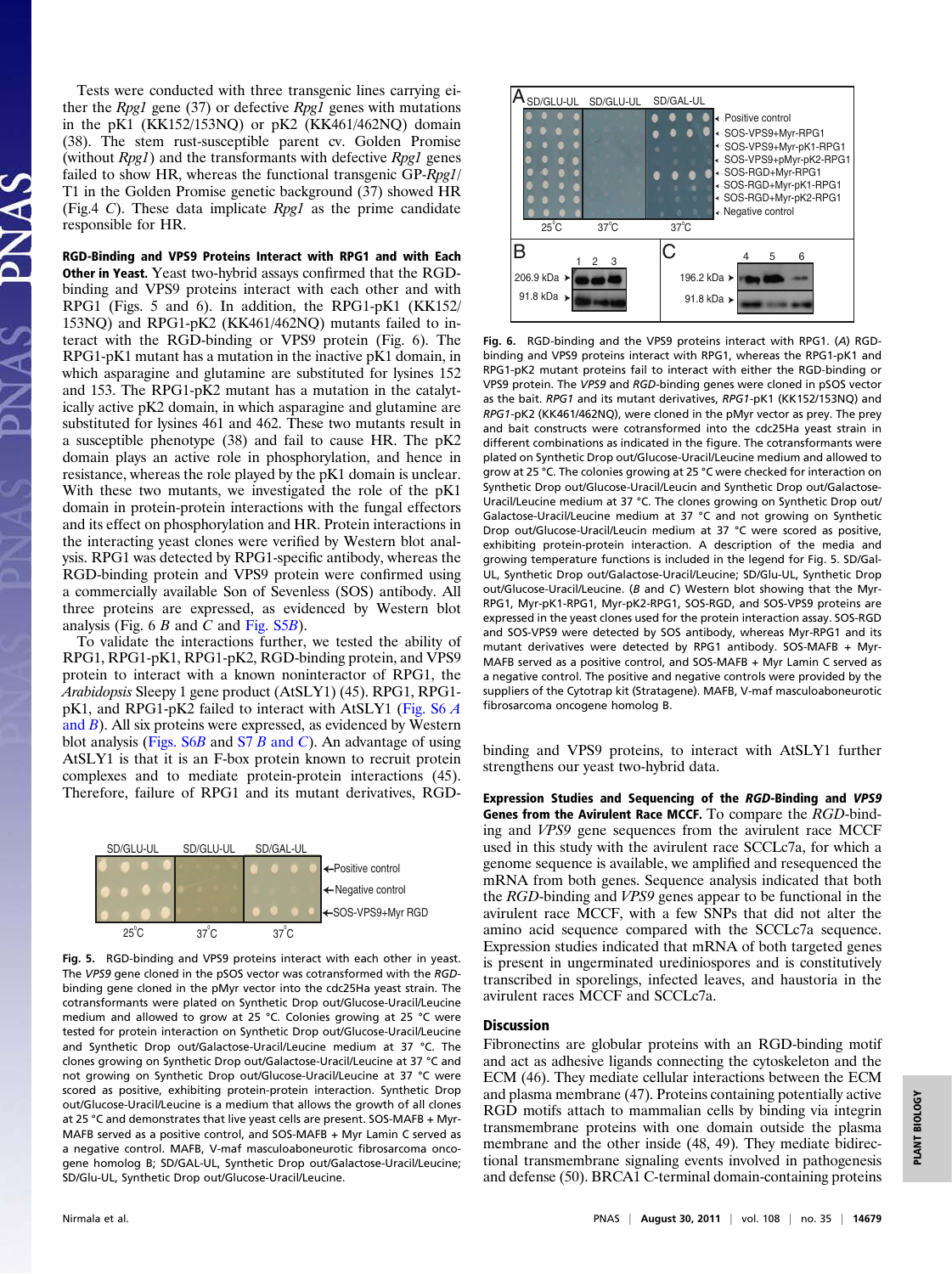are involved in cell cycle regulation, DNA metabolism, phosphopeptide binding, and protein-protein interactions (51, 52). VPS9 is a vacuolar sorting protein with a CUE domain that catalyzes the nucleotide exchange of Rab5 through G proteins, activating the GDP-GTP exchange factors, which serve an essential function in intracellular protein trafficking and cell signaling events (53). The CUE domain of VPS9 forms a high-affinity ubiquitin-binding pocket required for vacuolar or endocytotic transport (53) of surface-attenuated receptors, thereby promoting intramolecular ubiquitination (54). Shan et al. (55) have shown that Avr1b protein synthesized in the yeast P. pastoris could trigger an interaction with Rps1b when infiltrated in soybean leaves, suggesting that the protein could enter the plant cells unaided by any other pathogenencoded molecules. In our case, the two proteins were infiltrated together to cause HR by a yet to be identified mechanism. RPG1 degradation could be related to HR and could possibly act to stop runaway HR. Another hypothesis for the effect of RPG1 degradation is that it initiates a disease resistance signaling complex, which may be negatively regulated by RPG1.

# Conclusion

Here, we present evidence that RPG1 interacts in yeast, with the RGD-binding and VPS9 proteins from stem rust pathogens triggering rapid phosphorylation and eventual degradation of RPG1. The process initiates HR and resistance to stem rust. A possible hypothesis is that RPG1 behaves as a receptor recognizing the pathogen and transducing the transmembrane signals. The RPG1 protein does not have a RGD motif. Therefore, it is possible that the pathogen RGD-binding protein recognizes some other receptor in a complex with RPG1 initiating the signaling process. We show that two protein effectors associated with the stem rust urediniospore surface work cooperatively to activate the stem rust R protein RPG1 long before haustoria formation. Based on these observations, we speculate that a unique mechanism for pathogen recognition and signaling in the host cell is functioning here.

# Materials and Methods

Rust Inoculation. Seedlings were grown in a growth chambers at 24 °C and 80% relative humidity for 1 wk before inoculation. Plants were inoculated with the rust fungus (at a rate of 0.025 mg of spores per plant) as previously described (40). Tissue samples were collected as indicated in the figures.

Treatment of Spores with RGD Peptides. About 100 mg of MCCF urediniospores was mixed with 750 μL (10 μg/μL) of the RGD peptide (Sigma–Aldrich) and incubated for 15 min at room temperature. The urediniospore suspension was spun at 13,000  $\times$  g for 5 min and dried for 2 h at room temperature. The urediniospores were rehydrated in a Petri dish for 4 h at room temperature and applied onto the leaves. The plants were sampled 15 and 30 min after application and assayed for RPG1 phosphorylation as previously described (40).

Isolation and Analysis of RGD-Binding Protein from Pgt Race MCCF Spores by RGD Affinity Chromatography. RGD peptides were synthesized and coupled to Sepharose by Alpha Diagnostics. The RGD-binding protein was purified

- 1. Martin GB, Bogdanove AJ, Sessa G (2003) Understanding the functions of plant disease resistance proteins. Annu Rev Plant Biol 54:23–61.
- 2. Ellis JG, Dodds PN, Lawrence GJ (2007) Flax rust resistance gene specificity is based on direct resistance-avirulence protein interactions. Annu Rev Phytopathol 45: 289–306.
- 3. Ridout CJ, et al. (2006) Multiple avirulence paralogues in cereal powdery mildew fungi may contribute to parasite fitness and defeat of plant resistance. Plant Cell 18: 2402–2414.
- 4. Luderer R, Takken FL, de Wit PJ, Joosten MH (2002) Cladosporium fulvum overcomes Cf-2-mediated resistance by producing truncated AVR2 elicitor proteins. Mol Microbiol 45:875–884.
- 5. Rohe M, et al. (1995) The race-specific elicitor, NIP1, from the barley pathogen, Rhynchosporium secalis, determines avirulence on host plants of the Rrs1 resistance genotype. EMBO J 14:4168–4177.
- 6. Rep M, et al. (2004) A small, cysteine-rich protein secreted by Fusarium oxysporum during colonization of xylem vessels is required for I-3-mediated resistance in tomato. Mol Microbiol 53:1373–1383.

according to a modified protocol of Schindler et al. (43). The rust urediniospores (100 mg) were hydrated at room temperature and grown in 500 mL of germination solution containing 1 mL of 500× stock germination solution [72 μL of nonanol, 0.5 μL of Tween 20, 10 mL of ethanol, and 10 mL of Milli Q water (Barnstead International, Dubuque, IA)] and 499 mL of Milli Q water for 3 h. The germlings were filtered through a 0.4-μm muslin cloth, and associated proteins were solubilized by the addition of 20 mL of 200 mM octyl β-D-glucoside in PBS (pH 7.2) containing 1 mM CaCl<sub>2</sub>, 1 mM MgCl<sub>2</sub>, and 1 mM PMSF. The mix was vigorously vortexed for 5 min, and the extraction was allowed to take place for 30 min at 4 °C, after which the insoluble cell debris was pelleted at 15,000  $\times$  g. The supernatant was applied to a 10-mL column containing RGD peptides coupled to Sepharose (20 mg of peptide per 1 mL of Sepharose) and allowed to bind overnight at 4 °C. The column was washed with 50 column volumes of PBS containing 50 mM octyl β-Dglucoside and eluted with the same buffer containing 0.1 mg/mL RGD. The eluate was concentrated 50-fold by centrifugation with a Centricon membrane filter (30-kDa cutoff; Millipore) and examined by running on a 10– 20% SDS/PAGE gel and silver staining.

The crude extract was applied to the leaves and investigated for phosphorylation and degradation of RPG1. The separated proteins were cut from the silver-stained SDS/PAGE gels and subjected to MALDI-MS and MS/MS analysis, and proteins were identified by blasting against the Puccinia group (GenBank NCBI Genome Project Identification #18535 Puccinia graminis f. sp. tritici CRL 75-36-703) database. Primers were designed based on the race SCCLc7a sequence, and the genes were amplified by PCR and sequenced from the avirulent race MCCF. Because of the inability to amplify the fulllength RGD-binding gene by RT-PCR directly, it was synthesized by Genscript (Genscript USA Inc. Piscathaway, NJ) based on the sequence derived from the avirulent race MCCF, cloned into a pUC vector, and used as a template for amplifying and cloning into the expression vector and the yeast two hybrid vectors as described below. The full-length VPS9 gene was cloned by RT-PCR, using the Advantage 2 polymerase from Clontech, and was cloned into pGEMT vector (Promega) for further cloning into the expression vectors as described in [SI Materials and Methods](http://www.pnas.org/lookup/suppl/doi:10.1073/pnas.1111771108/-/DCSupplemental/pnas.201111771SI.pdf?targetid=nameddest=STXT).

Bait and Prey Construction. Full-length Rpg1 cDNA was cloned in-frame with human SOS (h-SOS) at the NotI site or in the pMyr vector, and orientation was determined by sequencing. The RPG1-pK1 and RPG1-pK2 mutants were generated by site-specific mutagenesis using the Quik Change system (Stratagene) with primers specified in [Table S2](http://www.pnas.org/lookup/suppl/doi:10.1073/pnas.1111771108/-/DCSupplemental/pnas.201111771SI.pdf?targetid=nameddest=ST2). The site-directed mutations, as well as the absence of undesired mutations, were confirmed by DNA sequencing. The full-length RGD-binding and VPS9 genes were cloned at either the SalI (SalI RGD pMyr forward and reverse primers) or EcoRI/Xho1 (EcoRI VPS9 pMyr forward and XhoI VPS9 pMyr reverse primers) site of the pMyr vector or the NotI site of the pSOS vector and tested for interaction with RPG1. The full-length RGD-binding gene was cloned in frame with h-SOS at the Not1 site to test for interaction with VPS9 using the NotI RGD SOS forward and reverse primers [\(Table S2\)](http://www.pnas.org/lookup/suppl/doi:10.1073/pnas.1111771108/-/DCSupplemental/pnas.201111771SI.pdf?targetid=nameddest=ST2).

ACKNOWLEDGMENTS. Technical assistance provided by Dr. Valerie Lynch of the Vince Franceschi Imaging and Microscopy Center is highly acknowledged. Research was supported by the National Research Initiative of the United States Department of Agriculture Cooperative State Research, Education, and Extension Service (Grant 2007-35301-18205), National Institute of Food and Agriculture (Grant 2010-65108-20568), and National Institutes of Health (Grant 1RO1GM080749-01A1).

- 7. Abramovitch RB, Anderson JC, Martin GB (2006) Bacterial elicitation and evasion of plant innate immunity. Nat Rev Mol Cell Biol 7:601–611.
- 8. Block A, Li G, Fu ZQ, Alfano JR (2008) Phytopathogen type III effector weaponry and their plant targets. Curr Opin Plant Biol 11:396–403.
- 9. Catanzariti AM, Dodds PN, Lawrence GJ, Ayliffe MA, Ellis JG (2006) Haustorially expressed secreted proteins from flax rust are highly enriched for avirulence elicitors. Plant Cell 18:243–256.
- 10. Dodds PN, Lawrence GJ, Catanzariti AM, Ayliffe MA, Ellis JG (2004) The Melampsora lini AvrL567 avirulence genes are expressed in haustoria and their products are recognized inside plant cells. Plant Cell 16:755–768.
- 11. Kemen E, et al. (2005) Identification of a protein from rust fungi transferred from haustoria into infected plant cells. Mol Plant Microbe Interact 18:1130–1139.
- 12. Manning VA, Ciuffetti LM (2005) Localization of Ptr ToxA produced by Pyrenophora tritici-repentis reveals protein import into mesophyll cells. Plant Cell 17:3203–3212.
- 13. Sarma GN, Manning VA, Ciuffetti LM, Karplus PA (2005) Structure of Ptr ToxA: An RGD-containing host-selective toxin from Pyrenophora tritici-repentis. Plant Cell 17: 3190–3202.